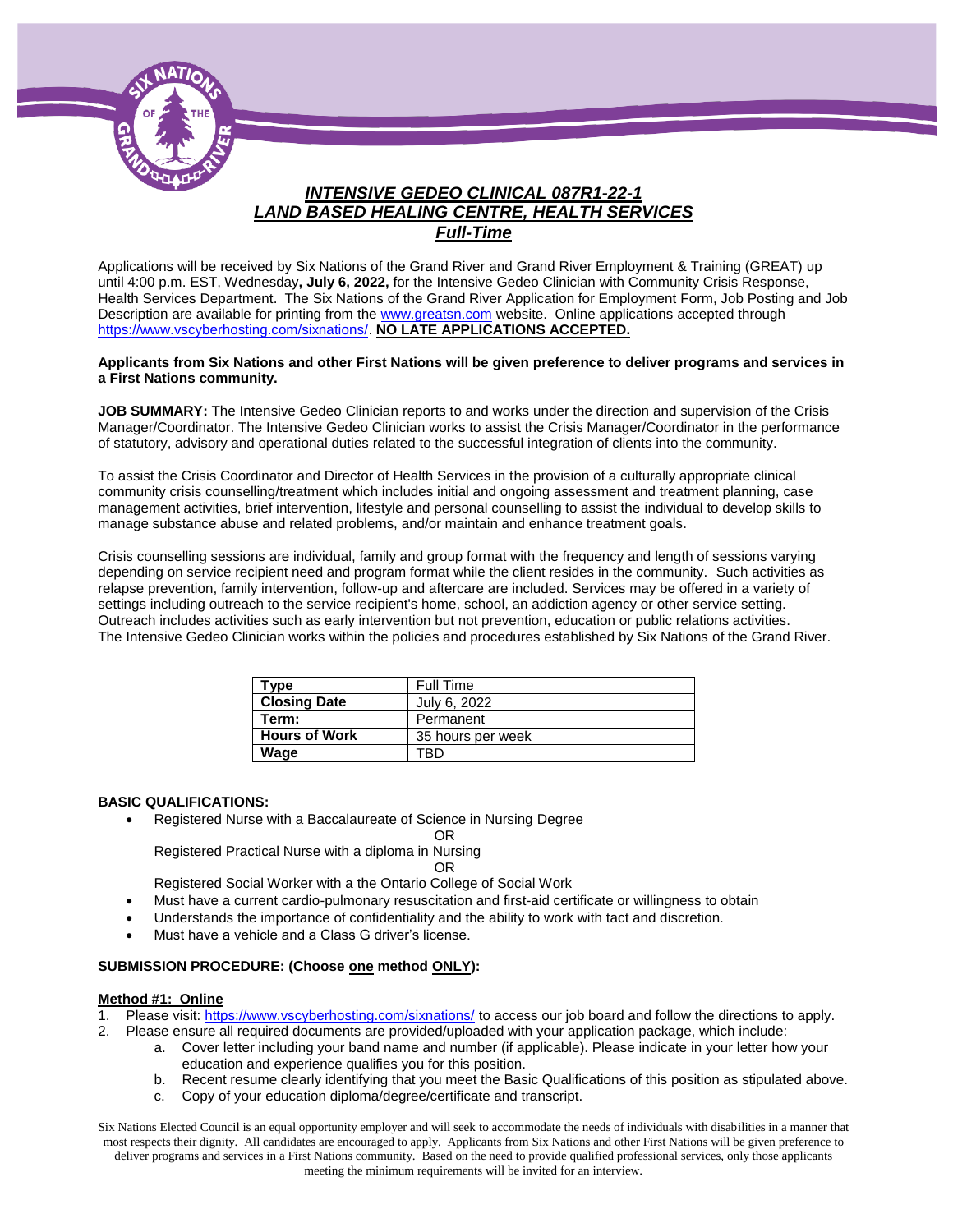3. If you have any questions or need assistance please reach out to Melissa Stefureak, Staffing Officer at 519-445- 2223 ext 5727 or via email at [recruitment@sixnations.ca.](mailto:StaffHR@sixnations.ca)

### **Method #2: GREAT – Applications must include all of the following:**

- 1. Printed, filled in and authorized Six Nations of the Grand River Application for Employment Form.
- 2. Cover letter including your band name and number (if applicable). Please indicate in your letter how your education and experience qualifies you for this position.
- 3. Recent resume clearly identifying that you meet the Basic Qualifications of this position as stipulated above.
- 4. Photocopy of your education diploma/degree/certificate and transcript.
- 5. Place all documents listed above in a sealed envelope and mail to or drop off at:

### **Intensive Gedeo Clinician – Full Time – 087R1-22-1**

c/o Reception Desk Grand River Employment & Training (GREAT) P.O. Box 69, 16 Sunrise Court Ohsweken, Ontario N0A 1M0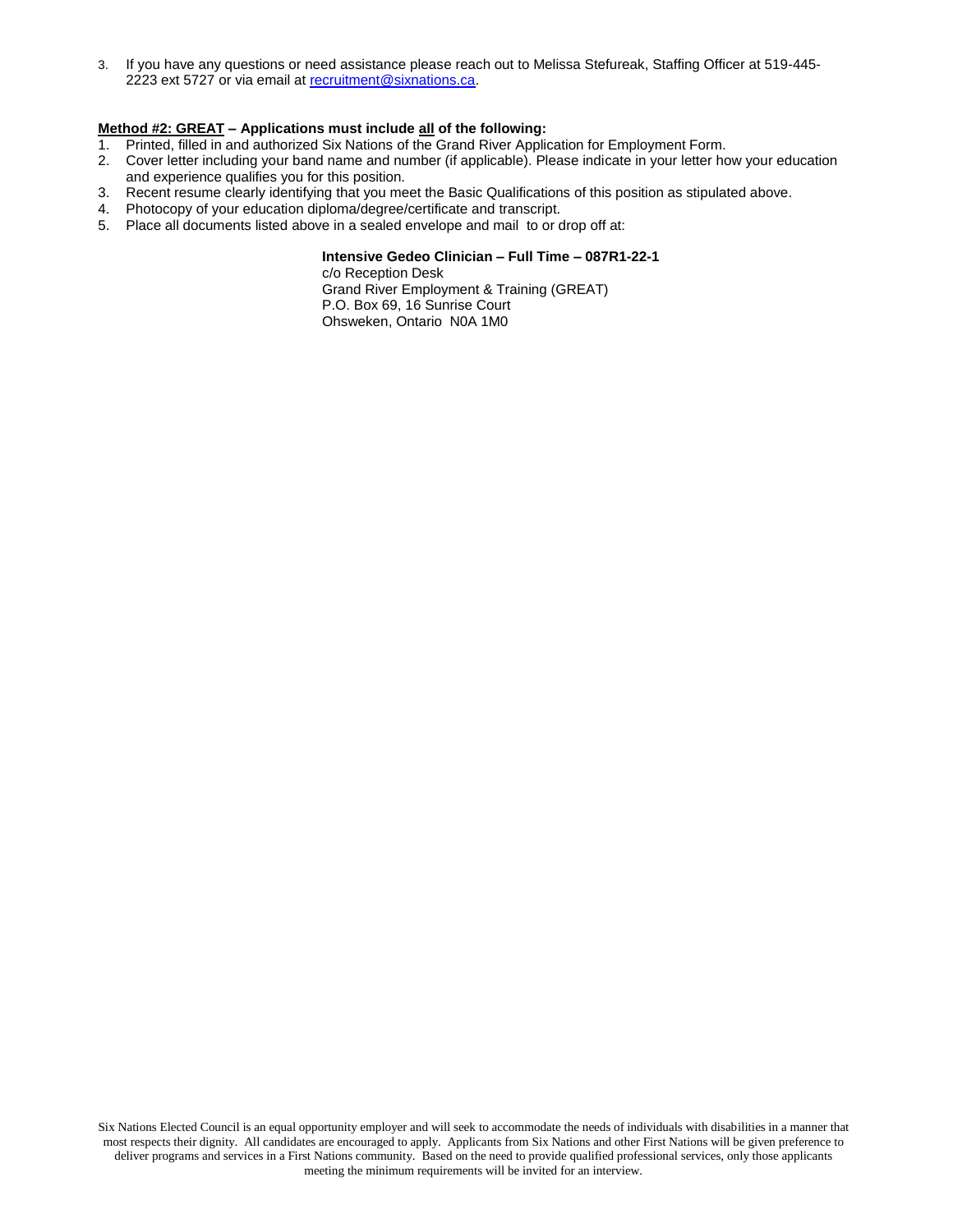

POSITION DESCRIPTION – HEALTH SERVICES

**POSITION TITLE: Intensive Gedeo Clinician** 

## **REPORTING RELATIONSHIP:**

Reports to and works under the direction and supervision of the Crisis Manager/Coordinator, Six Nations Elected Council.

## **PURPOSE & SCOPE OF THE POSITION:**

To assist the Crisis Manager/Coordinator in the performance of statutory, advisory and operational duties related to the successful integration of clients into the community.

To assist the Crisis Coordinator and Director of Health Services in the provision of a culturally appropriate clinical community crisis counselling/treatment which includes initial and ongoing assessment and treatment planning, case management activities, brief intervention, lifestyle and personal counselling to assist the individual to develop skills to manage substance abuse and related problems, and/or maintain and enhance treatment goals.

Crisis counselling sessions are individual, family and group format with the frequency and length of sessions varying depending on service recipient need and program format while the client resides in the community. Such activities as relapse prevention, family intervention, follow-up and aftercare are included. Services may be offered in a variety of settings including outreach to the service recipient's home, school, an addiction agency or other service setting. Outreach includes activities such as early intervention but not prevention, education or public relations activities.

# **KEY DUTIES & RESPONSIBILITIES:**

## 1. **Technical Functions:**

- Employs appropriate skills in the delivery of service to clients including assessment skills, preparing plans of care for clients, manual dexterity and excellent communication skills re: interpersonal relations, supportive listening, emotional support and health teaching.
- Responds to community crisis as appropriate, including follow up.
- Provides crisis response coverage during regular work hours.
- Provides crisis response coverage on a 24-hour basis over weekends and holidays on a rotational basis.
- Must be willing to work day, evenings and/or night shifts. With a potential for weekend shifts
- Provides opportunities for student employment and student placements with Mental Health by supervising appropriate student placements and summer student employment relevant to position.

## 2. **Communications Functions:**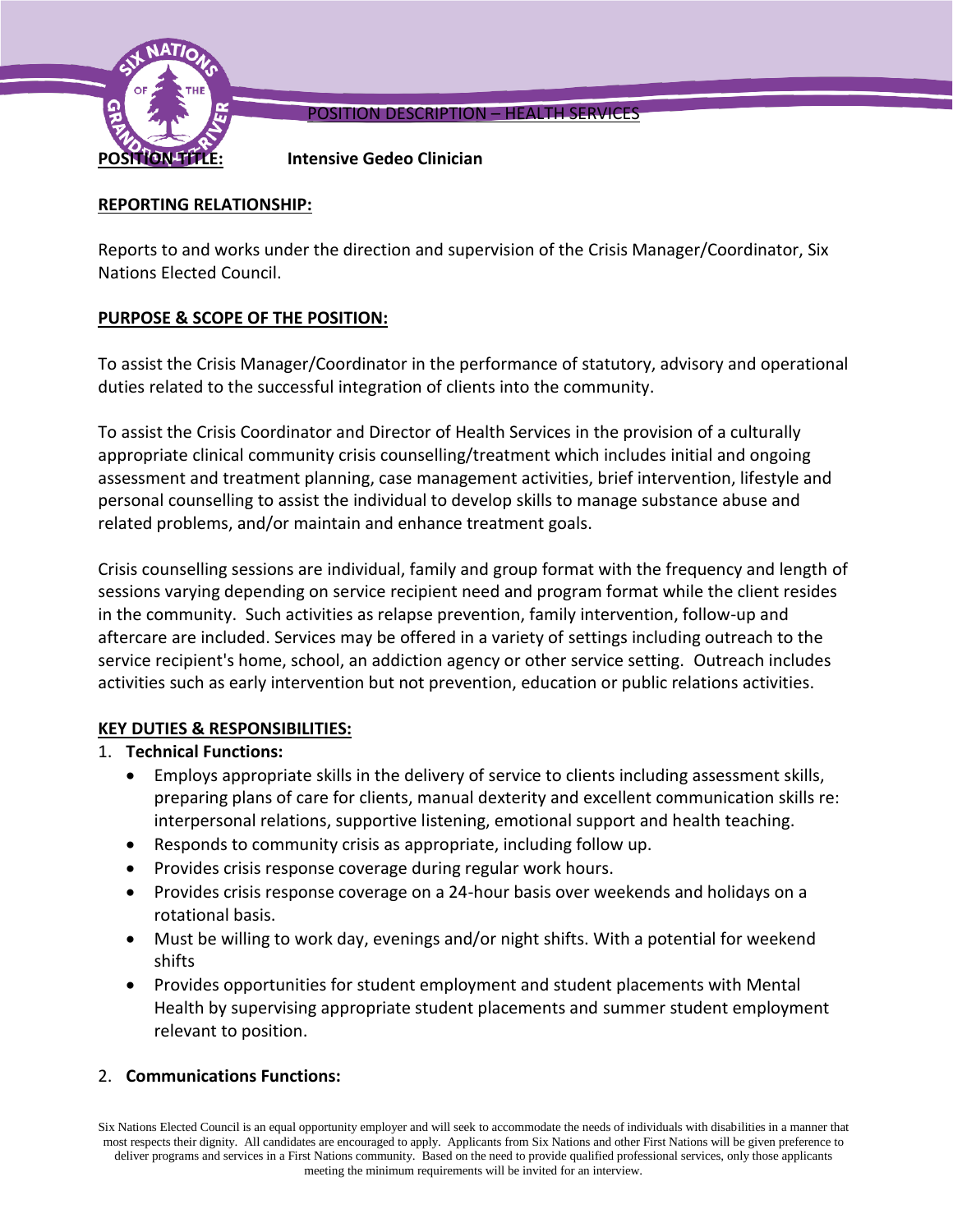- Advocates for optimum client health as requested, including but not limited to shelter, finance, food, education etc.
- Involves appropriate health team members in the delivery of culturally appropriate health care as identified by client need and consent.
- Provides client and family education in relation to relevant health needs.
- Educates client and family on outcomes of prescribed treatment.
- Advocates compliance to prescribed treatment for optimum health.
- Attends staff and program meetings as required.

# 3. **Administrative Functions**:

- Manages individual client cases in a wholistic and culturally appropriate manner.
- Monitoring client progression under prescribed treatment.
- Assists the Crisis Manager in the development and delivery of community education programs for client families, community members, agencies and educational institutions.
- Maintains documentation according to professional nursing standards and guidelines.
- Employs effective decision-making skill to prioritize program needs, client needs and crisis response.
- Maintains clinic statistics by fulfilling annual work plan activities and documenting of required information.

# 4. **Other Functions**:

- Adheres to principle of safety re: body secretion precautions and procedures, correct disposal of bio-medical wastes, management of incidents/accidents/disasters as per protocols in terms of precaution, action, reporting and follow-up.
- Performs related duties respective of educational qualifications and skill as may be required by the Director of Health Services and/or Mental Health Services.
- Provides support to the Six Nations Emergency Measures Plan by ensuring awareness of the Emergency Measures Plan and assistance as instructed by the Director of Health **Services**
- Provides individualized support, personal planning and life skills to clients with serious mental as necessary.

# **WORKING CONDITIONS:**

- Work requires physical activity and mental stress; requires working inside/outside; requires travel; requires extensive interactions with the public, who at times may be hostile or irate; subject to interruptions, deadlines, unscheduled hours.
- Work requires the ability to prioritize tasks, work independently with minimal supervision, and cope with many demands and time constraints.
- Will be required to work days, evenings and weekends as required

# **WORKING RELATIONSHIPS:**

# **With the Crisis Coordinator/Manager**

Receives direction and guidance and discusses plans, prioritizes to ensure tasks are done efficiently and effectively, receives instruction and supervision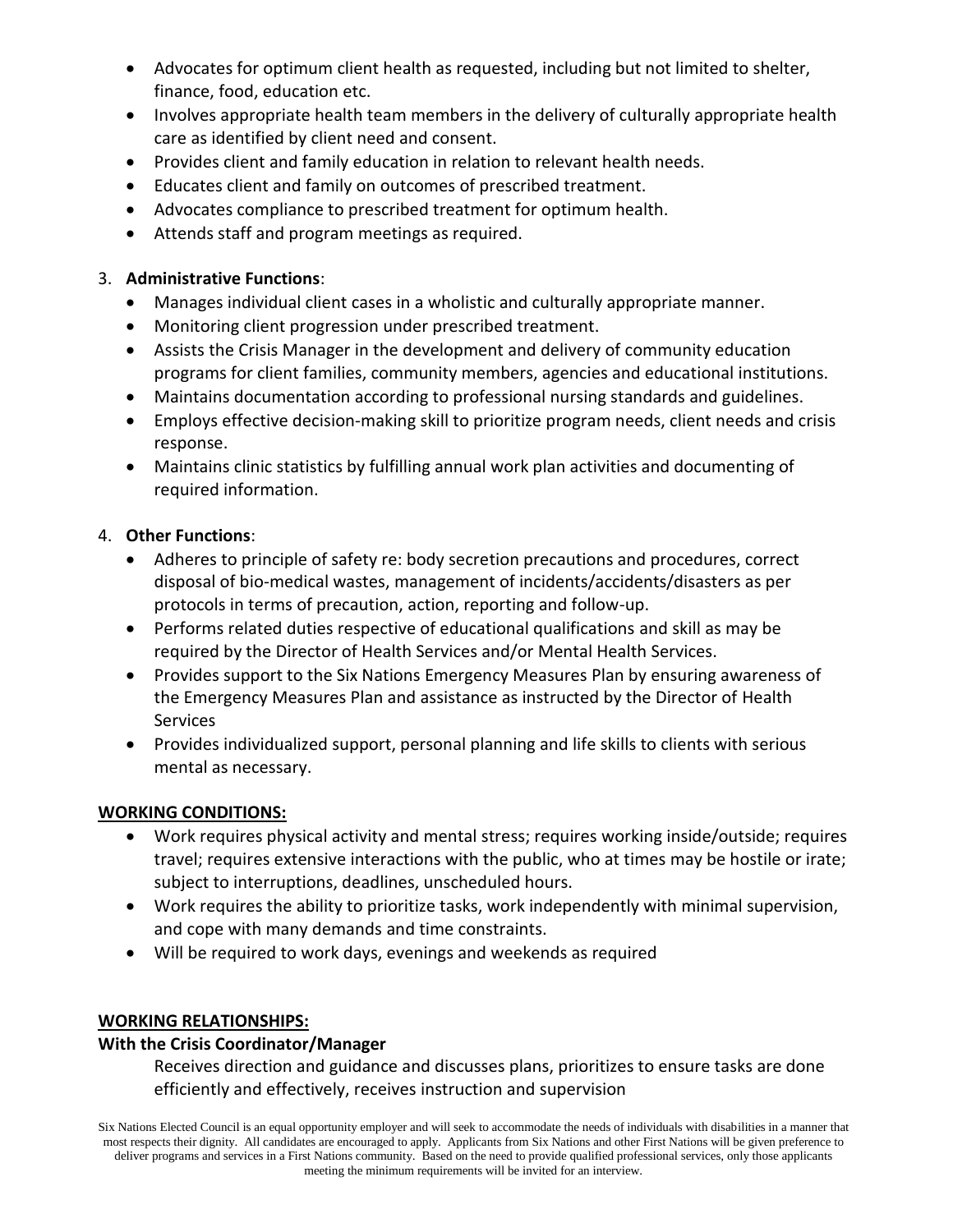## **With Six Nations Human Services Committee**

Develops positive relationships with individuals, families and leaders of the Six Nations Community.

## **With Other Staff**

Promotes courtesy, co-operation and teamwork with all staff.

## **With External Agencies**

Represents and promotes Six Nations interests relative to Health Services, maintains awareness of legislative policy and program changes; seeks to develop sound, professional working relationships.

## **With the Public**

Represents and promotes the health service interests of Six Nations; works in a courteous, co-operative, positive proactive manner.

## **KNOWLEDGE AND SKILLS:**

## Minimum Requirements:

Registered Nurse with a Baccalaureate of Science in Nursing Degree

OR

Registered Practical Nurse with a diploma in Nursing

### OR

Registered Social Worker with a the Ontario College of Social Work

- Must have a current cardio-pulmonary resuscitation and first-aid certificate or willingness to obtain
- Understands the importance of confidentiality and the ability to work with tact and discretion.
- Must have a vehicle and a Class G driver's license.

## Other Related Skills:

- Knowledge of computers in Microsoft Office MS Word & Excel an asset
- Strong interpersonal, verbal and written communication skills
- Good knowledge of the Six Nations Community
- Indigenous is preferred; specifically a residing Six Nations band member
- Willingness to maintain ongoing professional competency

### **IMPACT OF ERROR:**

Errors in judgement and in the conduct of duties could lead to loss credibility, poor public relation, confusion, duplication of effort and misinformation being given to the Director of Health Services, Human Services Committee, Six Nations Elected Council, Government Agencies and the public.

## **CONTROL:**

Six Nations Elected Council is an equal opportunity employer and will seek to accommodate the needs of individuals with disabilities in a manner that most respects their dignity. All candidates are encouraged to apply. Applicants from Six Nations and other First Nations will be given preference to deliver programs and services in a First Nations community. Based on the need to provide qualified professional services, only those applicants meeting the minimum requirements will be invited for an interview.